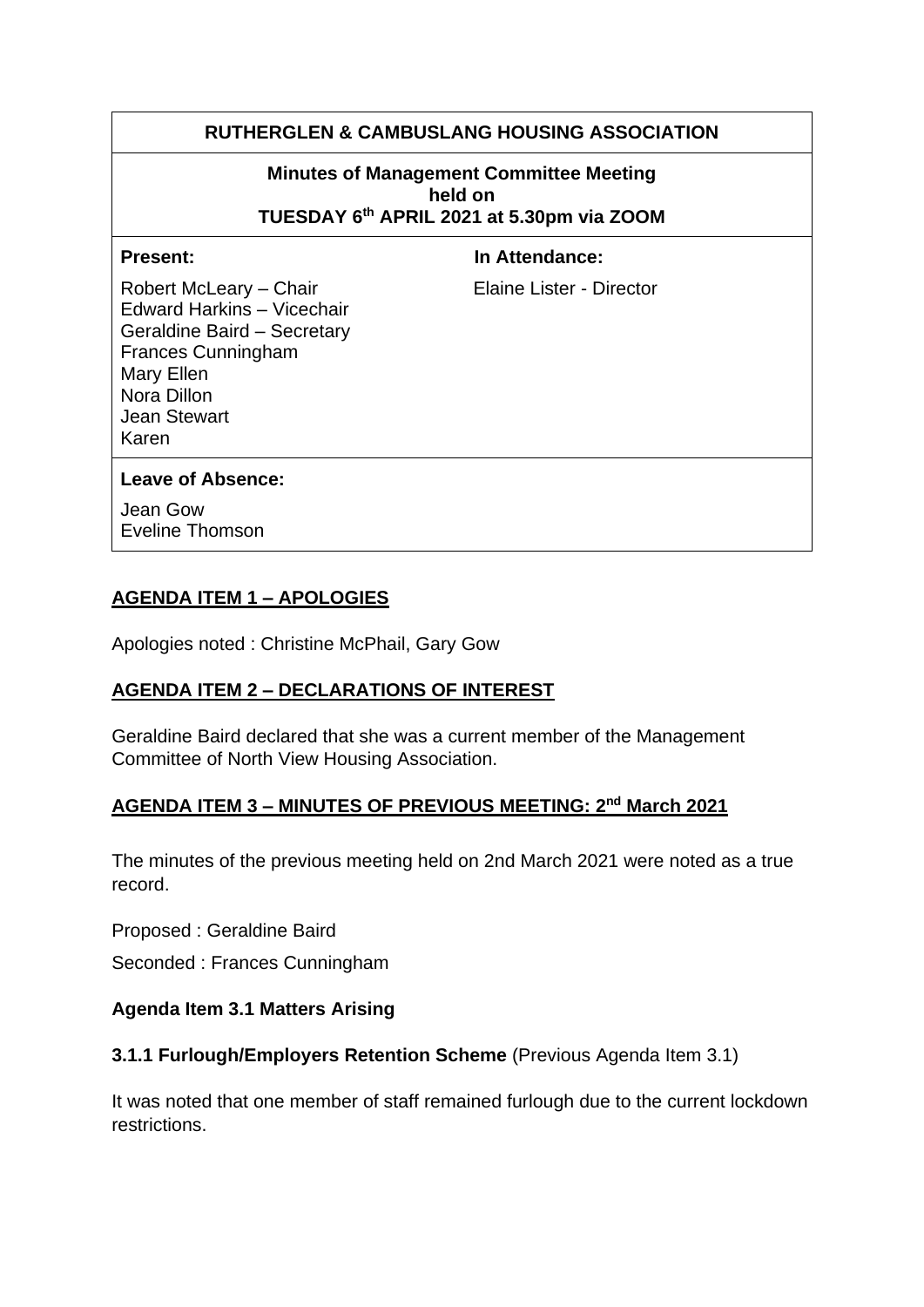Committee approved the member of staff remaining on furlough on the same terms.

#### **3.1.2 EVH Pay Deal** (Previous Agenda Item 3.1.4)

Committee noted the results of the ballot of employers and employees and that the 2-year pay deal was approved.

### **3.1.3 Tenants Survey** (Previous Agenda Item 7.0)

Elaine advised that Research Resources had been appointed to carry out the survey which would be carried out by telephone interviews between  $5<sup>th</sup>$  April -  $7<sup>th</sup>$  May.

Committee noted the costs for the survey and the proposed timetable for the initial feedback and final report.

### **AGENDA ITEM 4.0 – MINUTES OF STAFFING SUB-COMMITTEE: 23RD MARCH 2021**

The minutes of the meeting of the Staffing Sub-Committee held on 23rd March 2021 were noted as a true record.

Proposed : Geraldine Baird

Seconded : Frances Cunningham

Committee noted the decision to further explore the impact of the proposals on the staff structure as a whole and the proposed plan going forward.

## **AGENDA ITEM 5.0 – COMMITTEE DIGEST**

#### **Agenda Item 5.1 Service Delivery Update**

Elaine advised that indications were that restrictions would be easing from the middle of April.

Committee requested that the senior staff develop a strategy for a re-opening of the office and return to full service.

#### **Agenda Item 5.2 SHR Monthly COVID Returns**

Elaine presented the return data for February and highlighted that the arrears levels had slightly increased but that this was a typical pattern for the start of the year. The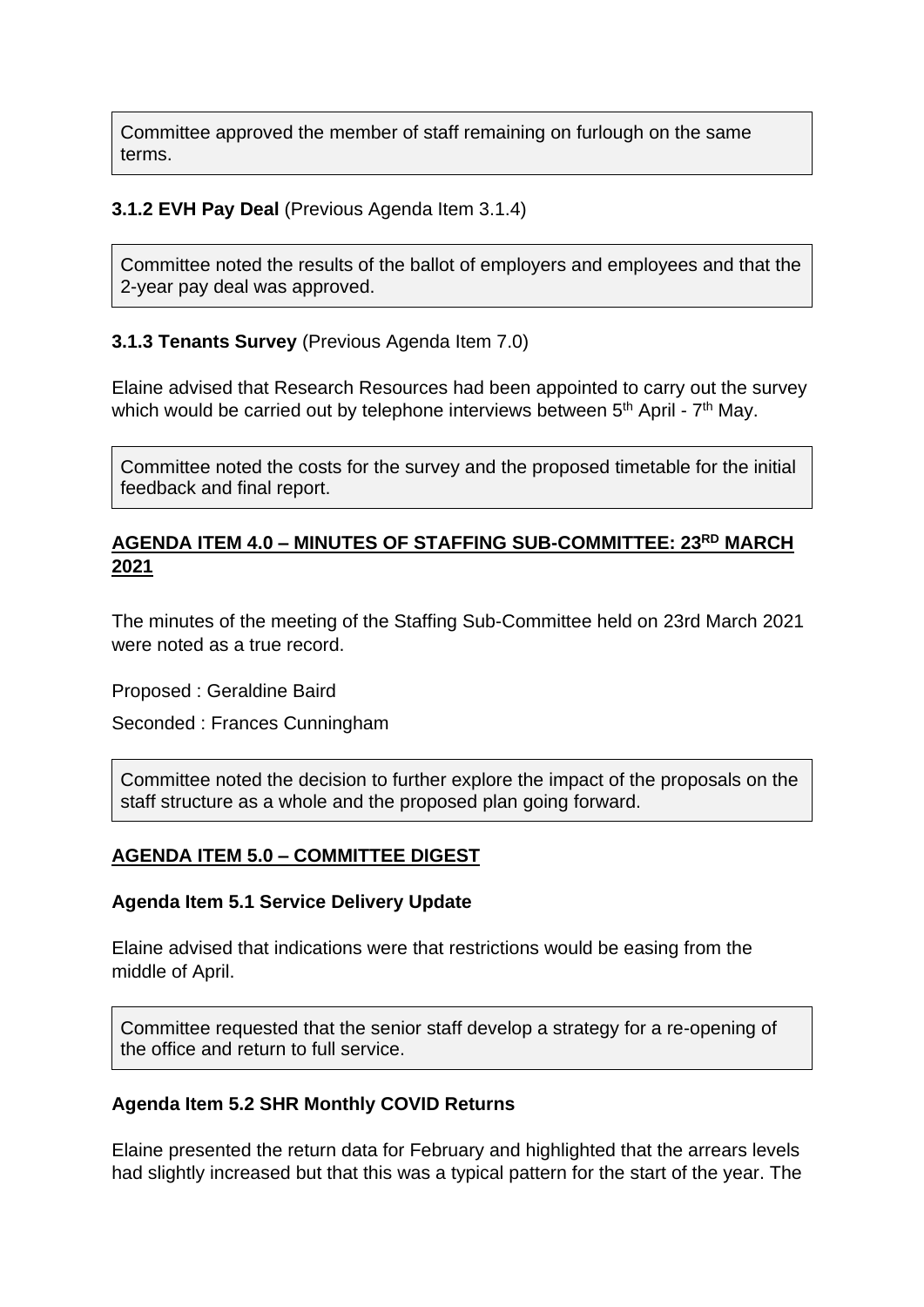cash balance had decreased substantially and a full explanation would be given as part of the Management Accounts.

Committee noted the return.

## **Agenda Item 5.3 SHR Regulation Team**

Committee noted that change to the Regulation team for the Association.

#### **Agenda Item 5.4 Scottish Government's 'Housing to 2040'**

Elaine advised that the Scottish Government had published it's 'Housing to 2040'.

Edward noted that he would have liked to have seen the document making a stronger link between construction, housing and economic policies.

Robert queried the Government's ability to meet the target of 100,000 new affordable homes.

Elaine to forward copies to Committee members on request.

#### **Agenda Item 5.5 Scottish Government's Subsidy Working Group**

Committee noted that the working group had been reconvened to consider revised benchmark grant rates.

#### **Agenda Item 5.6 SFHA's Fuel Poverty Briefing**

Elaine advised that the briefing was a supplement to SFHA's previously published manifesto and was intended to inform key strategies.

Edward noted it was rather close to the elections to make much difference.

Elaine to forward copies of the briefing to Committee members on request.

#### **Agenda Item 5.7 GWSF Affiliation**

Committee noted that the Association had renewed its affiliation with the Glasgow and West of Scotland Forum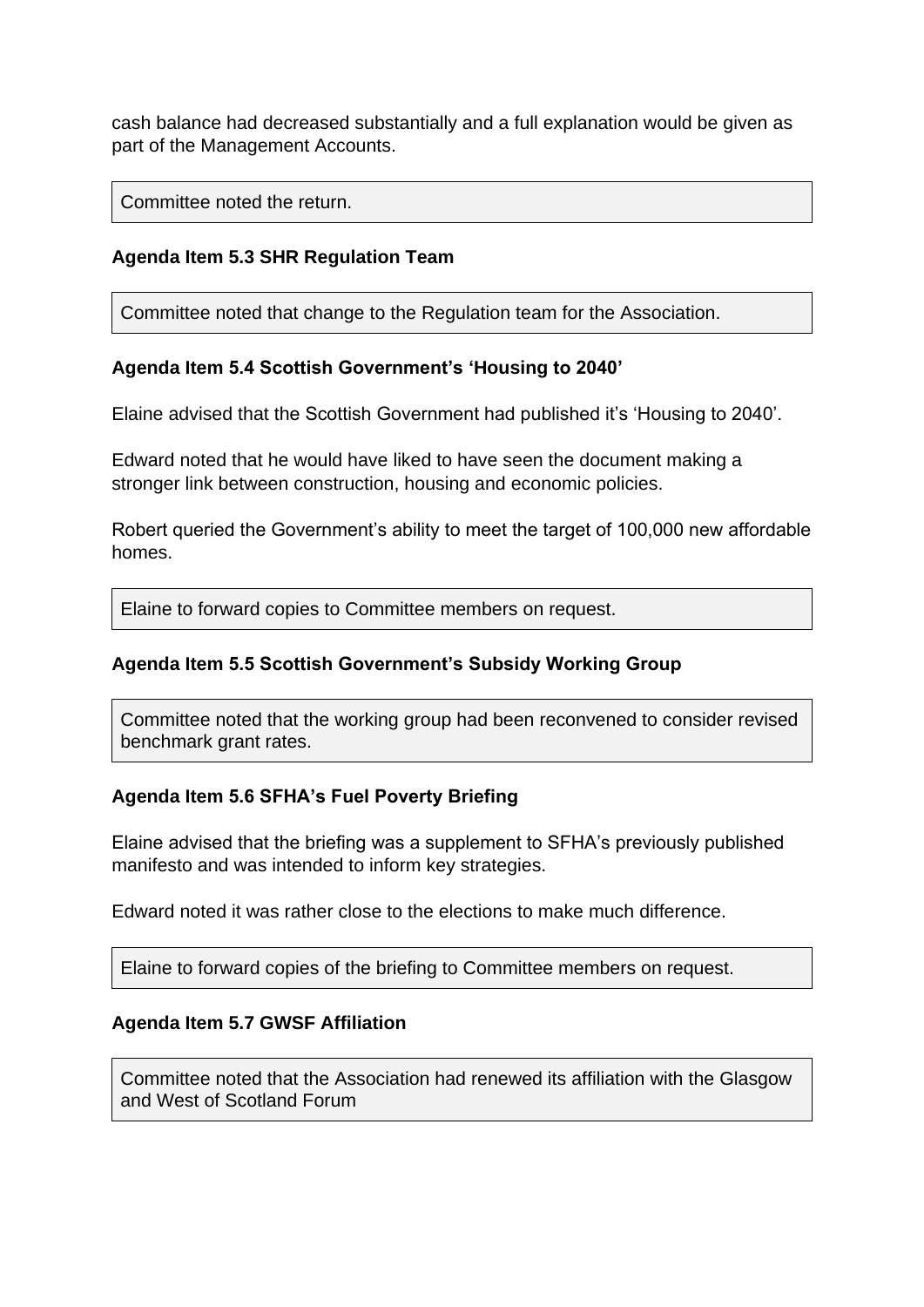# **Agenda Item 5.8 EVH Annual General Meeting**

Edward advised that, as he was on the EVH Board, he would be participating in the AGM.

Committee noted the date and time of the meeting.

# **AGENDA ITEM 6.0 – SHR ENGAGEMENT PLAN 2021**

Elaine advised that the Scottish Housing Regulator was engaging with the Association due to the percentage of Committee members that have served for more than 9 years.

There was a discussion on the difficulties many Associations were experiencing in recruiting new members and the likelihood that there would be a number of Associations that had similar engagement plans.

Members acknowledged that there had to be balance between retaining the experience and knowledge of long-standing members and bringing on new people with different skills and experience.

After discussion, members agreed that the Association had to demonstrate it's commitment to recruiting new members and therefore agreed to the proposed action plan presented.

It was noted that the annual appraisals for Committee members were overdue and agreed to them being carried out by an independent body. Members asked that SHARE be contacted as they had carried out previous appraisals.

Committee instructed Elaine to contact SHARE to get costs and timescales for carrying a full appraisal exercise.

## **AGENDA ITEM 7.0 – DRAFT MANAGEMENT COMMITTEE SUCCESSION & RECRUITMENT POLICY**

Members considered the draft policy and the points highlighted for clarification.

After discussion it was agreed that;

- The policy should include a clause on how it will address barriers to joining the Committee
- There should be a **2-year** period between the Chair standing down and being allowed to be re-elected
- The convenors of Sub-Committees should be referred to as **Chair**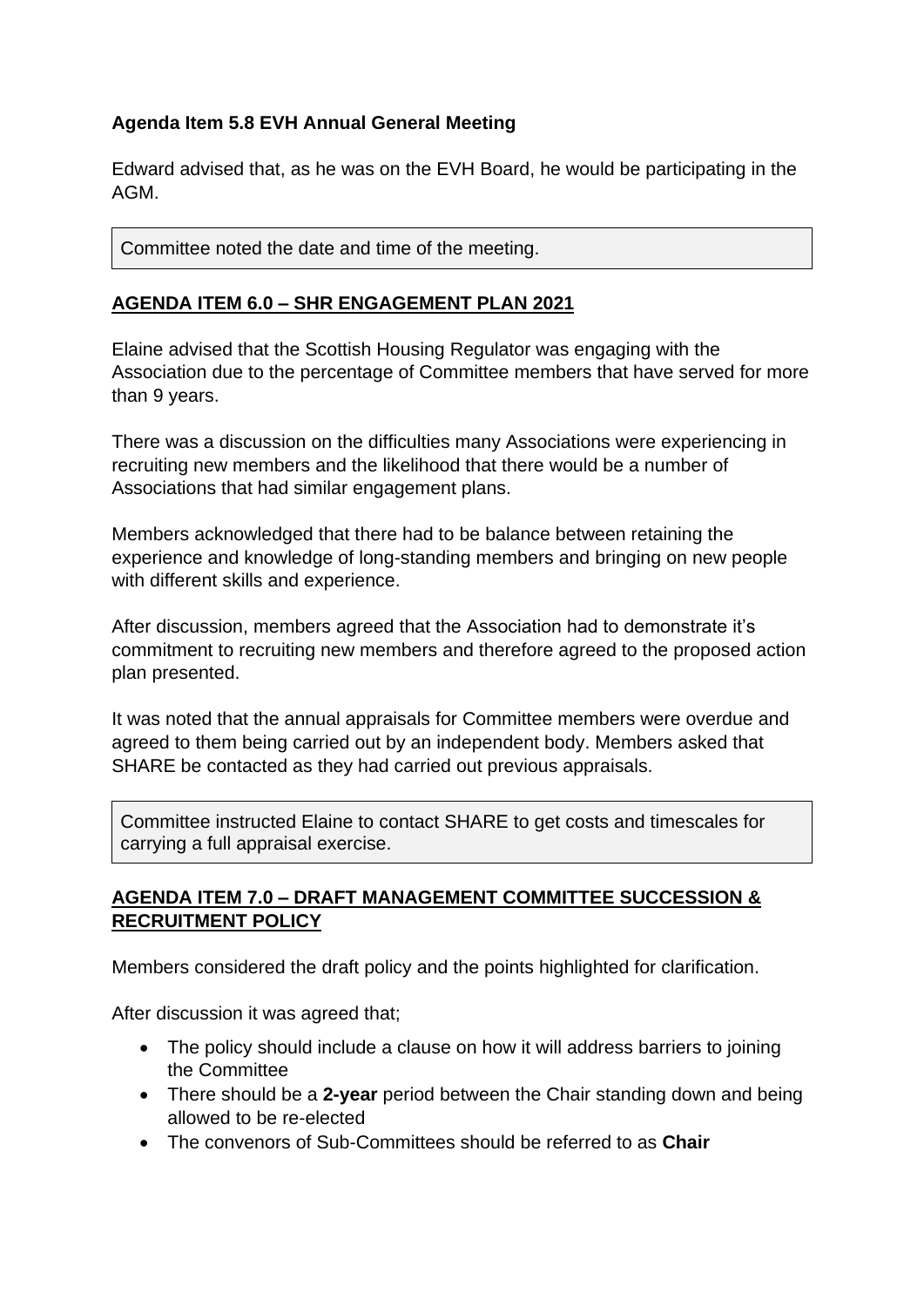- Members should **normally** have at least 2 years' experience before they can stand for election as an office bearer of chair of a sub-committee
- The policy should not included a requirement for always having a member of the Committee being trained to succeed to each of the office bearers' post
- That Sub-Committee chairs should only serve for **5** consecutive years
- Individual members should not normally hold more than one office bearer or Chair role at any one time

With the agreed clauses, Committee approved the draft policy and asked Elaine to forward the policy to the Scottish Housing Regulator.

# **AGENDA ITEM 8.0 – BUSINESS PLAN REVIEW - STRATEGIC OBJECTIVES**

Elaine gave an update on the progress on the strategic objectives in the business plan and highlighted where objectives were not met, delayed or ongoing.

Members discussed the objectives and considered if they were still relevant.

Committee noted the updated action plan and agreed to keeping the same objectives which were assessed as still relevant for the Association.

# **AGENDA ITEM 9.0 – COMMITTEE SURVEY**

Elaine explained the purpose of the draft survey.

Committee agreed for the survey to be issued to members

# **AGENDA ITEM 10.0 – CORRESPONDENCE**

Committee noted the updates and reports received.

# **AGENDA ITEM 11.0 – ANY OTHER BUSINESS**

#### **11.1 Office Let**

Elaine advised that there was potential interest in renting one of the office units in the Aspire business but that the interests party was seeking a number of concessions.

Committee members discussed the proposed terms and acknowledged that some of these were fairly standard. However, it was felt that any concession should be dependent on a minimum 3 year lease.